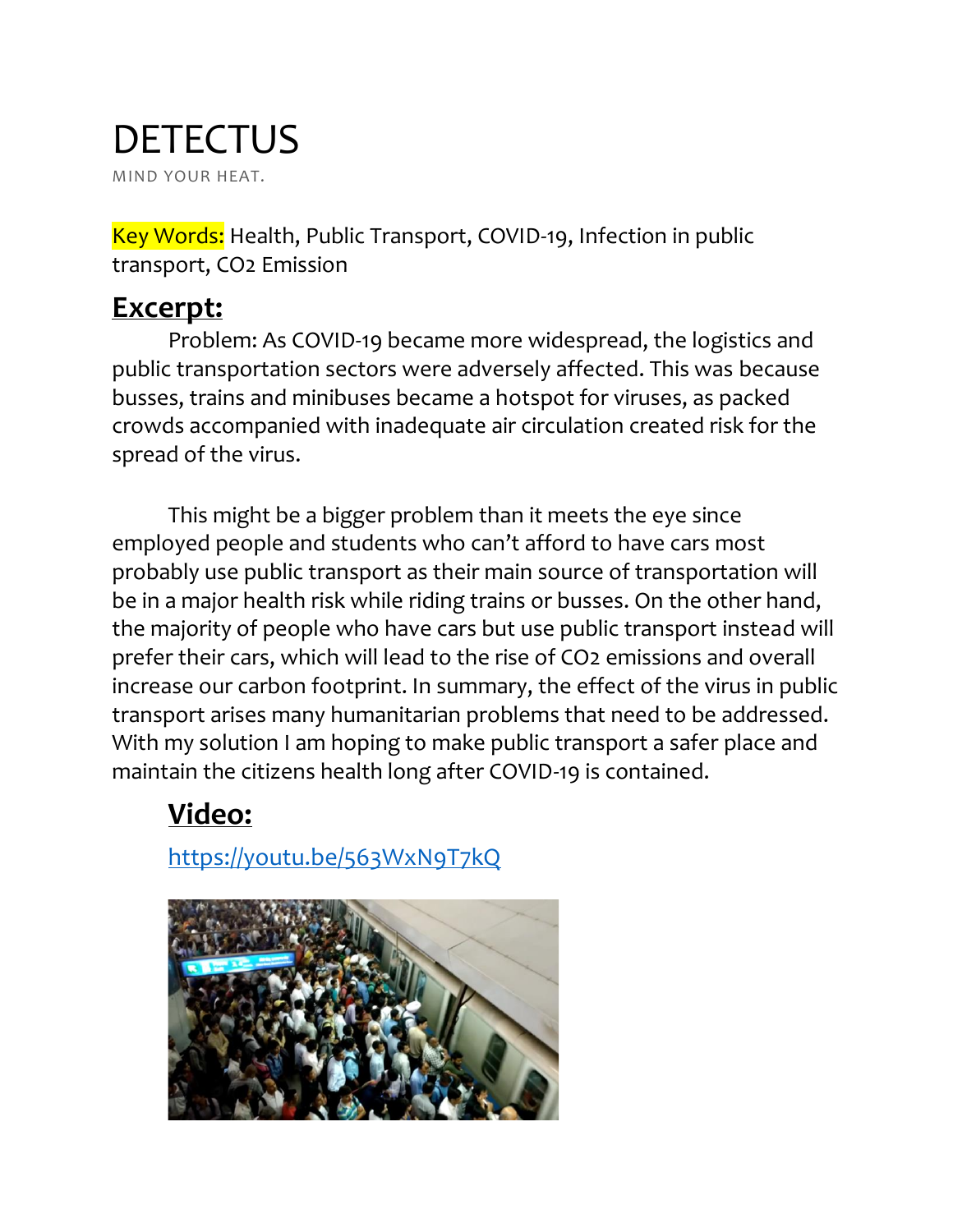# **Solution:**



Detectus is a simple design that seamlessly measures the body temperature of a citizen while they are holding up their city cards to the reader in a bus or subway. This creates a win-win situation as the citizen acquires personalized health data while the rest of the passengers in the vehicle know that they are not under the threat of COVID-19 while using public transport. If the said value comes back too high, the driver gets warned due to the possibility of the incoming citizen being a virus carrier. This keeps the passengers safe and educates the incoming passengers about their health.

## **Questions:**

#### Has this ever been done before?

The inspiration of my project actually came from restaurants in Istanbul. New governmental laws require every customers temperature to be taken before entering the premises. However, this has never been applied to public transportation and the logistics business. With this innovative project I wish to merge two different sectors and improve the lives of the citizens.

#### Why does this project matter to me, specifically?

This project -and especially the problem- was based on my life. I live right next to the pier and with the help of public transportation, places that you couldn't drive in one hour were at the palm of my hand. On the contrary, after the virus struck, I have been extremely anxious to leave my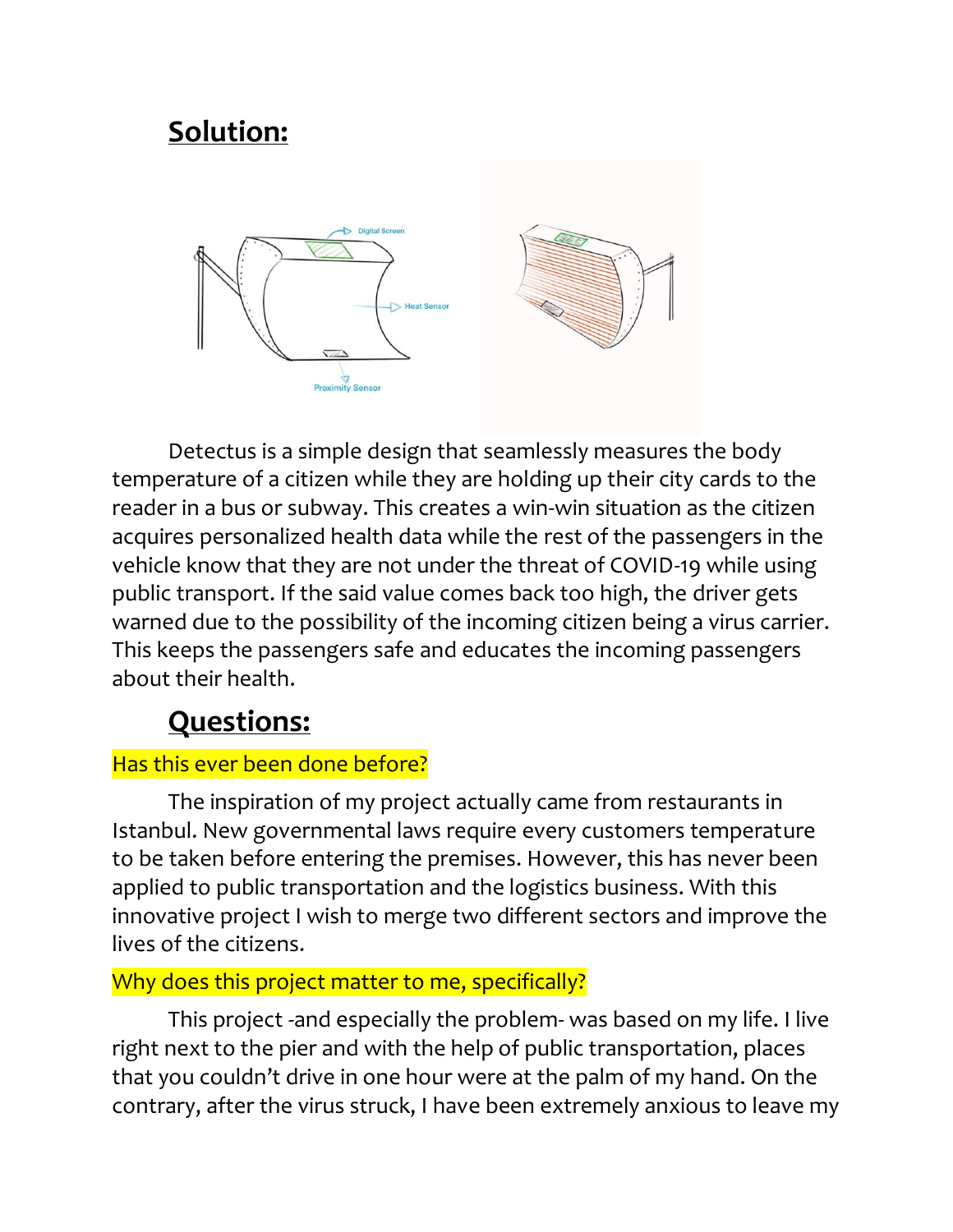house, let alone use public transport. This significant downgrade in my life quality made me take measures in this area.

How can design help to make healthy lifestyles routine, and sustainable for everyone? What design solutions could move health services towards keeping people healthy, rather than dealing with illness? How can design help reduce stress in the modern world?

In my opinion, my design doesn't require any additional activities or routines. It optimizes a simple action like pressing a card on the reader and gives the user health data about themselves. This project promotes healthiness and promises the people on the vehicle a conscious mind. They don't have to constantly think about the risk of getting infected, and how their ride might be very dangerous, etc. which would drastically affect the stress levels.

Are there ways design can help to make it easier and more efficient for people to access information and knowledge about their current health? How can design help support advances in the prevention and public health agenda?

My solution provides free data about one's body temperature which would generate a larger importance around personal health and public health.

### Reference:

[Image 1](https://www.google.com/search?q=tokyo+birds+eye+view&tbm=isch&ved=2ahUKEwicl9nzzsLrAhUGw-AKHfqYBPIQ2-cCegQIABAA&oq=tokyo+birds+eye+view&gs_lcp=CgNpbWcQAzICCAAyBggAEAcQHlC7igJY9JECYIOTAmgAcAB4AIABf4gBugSSAQMwLjWYAQCgAQGqAQtnd3Mtd2l6LWltZ8ABAQ&sclient=img&ei=nnFLX5zQNIaGgwf6sZKQDw&bih=789&biw=1425&rlz=1C5CHFA_enTR838TR838&hl=en#imgrc=b-qB2Ff2ib4xeM) August 27, 2020. [Image 2](https://www.google.com/search?q=shanghai+birds+eye+view&tbm=isch&ved=2ahUKEwjm6uHuy8LrAhVLZxoKHXncAV4Q2-cCegQIABAA&oq=shan+birds+eye+view&gs_lcp=CgNpbWcQARgAMgYIABAHEB46CAgAEAcQBRAeULLOEFjo0BBgntoQaABwAHgAgAF8iAHTA5IBAzAuNJgBAKABAaoBC2d3cy13aXotaW1nwAEB&sclient=img&ei=b25LX6b3DMvOafm4h_AF&bih=789&biw=1425&rlz=1C5CHFA_enTR838TR838&hl=en#imgrc=JNnJtte7DFc3gM) August 27, 2020. [Image 3](https://www.google.com/search?q=paris+birds+eye+view&tbm=isch&ved=2ahUKEwjkyrzey8LrAhUXbRoKHVJoABYQ2-cCegQIABAA&oq=paris+birds+eye+view&gs_lcp=CgNpbWcQAzICCAAyAggAMgYIABAFEB4yBggAEAUQHjIGCAAQBRAeMgYIABAIEB46BggAEAcQHjoICAAQBxAFEB46CAgAEAgQBxAeUPj3AVjz_AFgz4ACaABwAHgAgAF_iAG9BJIBAzAuNZgBAKABAaoBC2d3cy13aXotaW1nwAEB&sclient=img&ei=TW5LX6TwApfaadLQgbAB&bih=789&biw=1425&rlz=1C5CHFA_enTR838TR838&hl=en#imgrc=ktXqH9_VwhBkDM) August 27, 2020. [Image 4](https://www.google.com/search?q=vienna+birds+eye+view&tbm=isch&ved=2ahUKEwjm6uHuy8LrAhVLZxoKHXncAV4Q2-cCegQIABAA&oq=vienna+birds+eye+view&gs_lcp=CgNpbWcQAzICCAA6BggAEAcQHjoICAAQBxAFEB46CAgAEAgQBxAeUJysAVi3sQFg57QBaABwAHgAgAF6iAGcBZIBAzAuNpgBAKABAaoBC2d3cy13aXotaW1nwAEB&sclient=img&ei=b25LX6b3DMvOafm4h_AF&bih=789&biw=1425&rlz=1C5CHFA_enTR838TR838&hl=en) August 27, 2020. [Image 5](https://www.google.com/search?q=vienna+birds+eye+view&tbm=isch&ved=2ahUKEwjm6uHuy8LrAhVLZxoKHXncAV4Q2-cCegQIABAA&oq=vienna+birds+eye+view&gs_lcp=CgNpbWcQAzICCAA6BggAEAcQHjoICAAQBxAFEB46CAgAEAgQBxAeUJysAVi3sQFg57QBaABwAHgAgAF6iAGcBZIBAzAuNpgBAKABAaoBC2d3cy13aXotaW1nwAEB&sclient=img&ei=b25LX6b3DMvOafm4h_AF&bih=789&biw=1425&rlz=1C5CHFA_enTR838TR838&hl=en) August 27, 2020. [Image 6](https://www.google.com/search?q=barcelona+birds+eye+view&tbm=isch&ved=2ahUKEwj5sq_6y8LrAhVCLxoKHex7B80Q2-cCegQIABAA&oq=barcelona+birds+eye+view&gs_lcp=CgNpbWcQAzICCAAyAggAMgYIABAHEB4yBggAEAcQHjIGCAAQBRAeMgYIABAFEB46CAgAEAcQBRAeUM_VAVih3gFg1t8BaABwAHgBgAG3AYgBgQiSAQMxLjiYAQCgAQGqAQtnd3Mtd2l6LWltZ8ABAQ&sclient=img&ei=h25LX7nTIcLeaOz3negM&bih=789&biw=1425&rlz=1C5CHFA_enTR838TR838&hl=en#imgrc=3gqYwwh4QwgMuM) August 27, 2020. [Image 7](https://www.google.com/search?q=nyc+birds+eye+view&tbm=isch&ved=2ahUKEwjW2NuIzMLrAhUO0xoKHU41C1gQ2-cCegQIABAA&oq=nyc+birds+eye+view&gs_lcp=CgNpbWcQAzIGCAAQBxAeMgYIABAHEB4yCAgAEAcQBRAeUJelAVizqQFg9asBaABwAHgAgAFxiAHeAZIBAzAuMpgBAKABAaoBC2d3cy13aXotaW1nwAEB&sclient=img&ei=pW5LX5byJo6ma87qrMAF&bih=789&biw=1425&rlz=1C5CHFA_enTR838TR838&hl=en#imgrc=AqTHG8vHr4Cg-M&imgdii=O3MQxCgyjQqPjM) August 30, 2020 . [Image 8](https://www.google.com/search?q=venice+birds+eye+view&tbm=isch&ved=2ahUKEwjouOOwy8LrAhUW4oUKHc63AWoQ2-cCegQIABAA&oq=venice+birds+eye+view&gs_lcp=CgNpbWcQAzICCAAyBggAEAcQHlDo7AFYofIBYNzzAWgAcAB4AIABkAGIAbYFkgEDMC42mAEAoAEBqgELZ3dzLXdpei1pbWfAAQE&sclient=img&ei=7W1LX6iODZbElwTO74bQBg&bih=789&biw=1425&rlz=1C5CHFA_enTR838TR838&hl=en#imgrc=fE_Ek5ge87jSeM) August 30, 2020. [Image 9](https://www.google.com/search?q=istanbul+birds+eye+view&tbm=isch&chips=q:istanbul+birds+eye+view,g_1:skyline:n4gX4l6PqI8%3D&rlz=1C5CHFA_enTR838TR838&hl=en&sa=X&ved=2ahUKEwims5Soy8LrAhVMMRoKHfkdCOUQ4lYoAHoECAEQFQ&biw=1425&bih=789#imgrc=M8KtbyHBiII27M) August 30, 2020. [Image 10](https://www.google.com/search?q=london+birds+eye+view&tbm=isch&ved=2ahUKEwjouOOwy8LrAhUW4oUKHc63AWoQ2-cCegQIABAA&oq=london+birds+eye+view&gs_lcp=CgNpbWcQAzICCAAyAggAMgYIABAHEB4yBggAEAcQHjIGCAAQBxAeMgYIABAHEB4yBggAEAcQHjIGCAAQBRAeMgYIABAFEB4yBggAEAUQHjoICAAQBxAFEB5QtVRY_GFgr2NoAHAAeACAAZgBiAGTBpIBAzAuNpgBAKABAaoBC2d3cy13aXotaW1nwAEB&sclient=img&ei=7W1LX6iODZbElwTO74bQBg&bih=789&biw=1425&rlz=1C5CHFA_enTR838TR838&hl=en#imgrc=RLfxmEp5emSEMM) August 30, 2020.